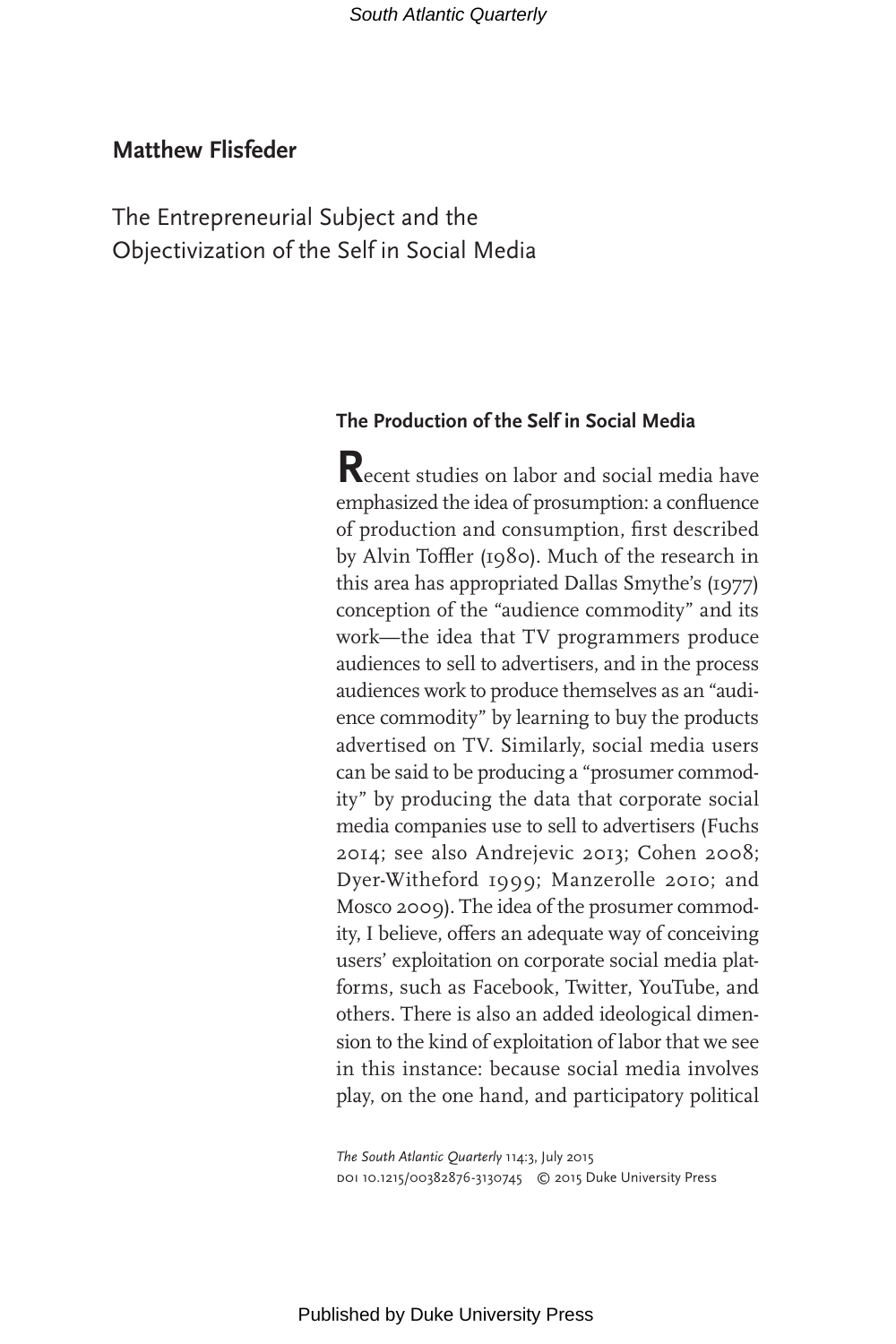#### **554** *The South Atlantic Quarterly* • July 2015

and cultural communication (i.e., organizing solidarity campaigns, community, etc.; perhaps the production of a new public sphere) on the other, and because use is apparently voluntary, it is difficult to see how it is a mechanism of exploitation. Jodi Dean (2002, 2009, 2010) has dubbed the latter "communicative capitalism," signifying the way in which the Internet promotes the ideals of democracy while actually reinforcing stronger forms of capitalist exploitation and control. Detractors of this position may argue that even if users are central to the production of content that generates profit for corporate social media sites, the service they provide the site is in effect paid for by the service that users receive from the social media platform. Fuchs (2014) has indicated the fallacy of these kinds of arguments by demonstrating that the value users produce through their willful inscription of personal data into the matrices of social media databases far outweighs the value of the service provided by corporate social media. The Internet prosumer commodity is, in fact, made of the massive amounts of data ("big data") that social media companies package and sell to advertisers (and hand over to government surveillance agencies, such as the National Security Agency hence the term "dataveillance").

However, there is another, albeit still ideological, way to approach the problem of social media labor. The conception of the prosumer commodity in some ways seems to hint at the idea of ideology as "false consciousness." The user, in this instance, remains unaware that the use of social media constitutes a form of labor, let alone exploited labor. Here, we are at the level of ideological critique in the form of "truth as revelation"—that is, if people knew the truth, they would revolt. However, it is necessary to note some of the functional elements of subjectivization involved in the use of social media. We should recognize, for instance, the prevalent use of social media not only for play or participatory culture but also, and increasingly, for the purpose of work-related activities; the professional social media site LinkedIn is surely the most obvious example, designed as it is specifically for the purpose of professional networking. In the context of an increasingly precarious labor force, sites like LinkedIn have become essential for maintaining work- and business-related contacts. LinkedIn thus serves as a model for understanding much of the activity in which people are now engaged on social media—that is, social media use *as* work. Social media, in this respect, have become a platform for the performance and presentation of a commodified Self.

Here, I am using the category of the (capital "S") Self to distinguish it from that of the "subject." The Self, I claim, is an alienated representation of the subject, congealed in the form of the signifier (or the Lacanian master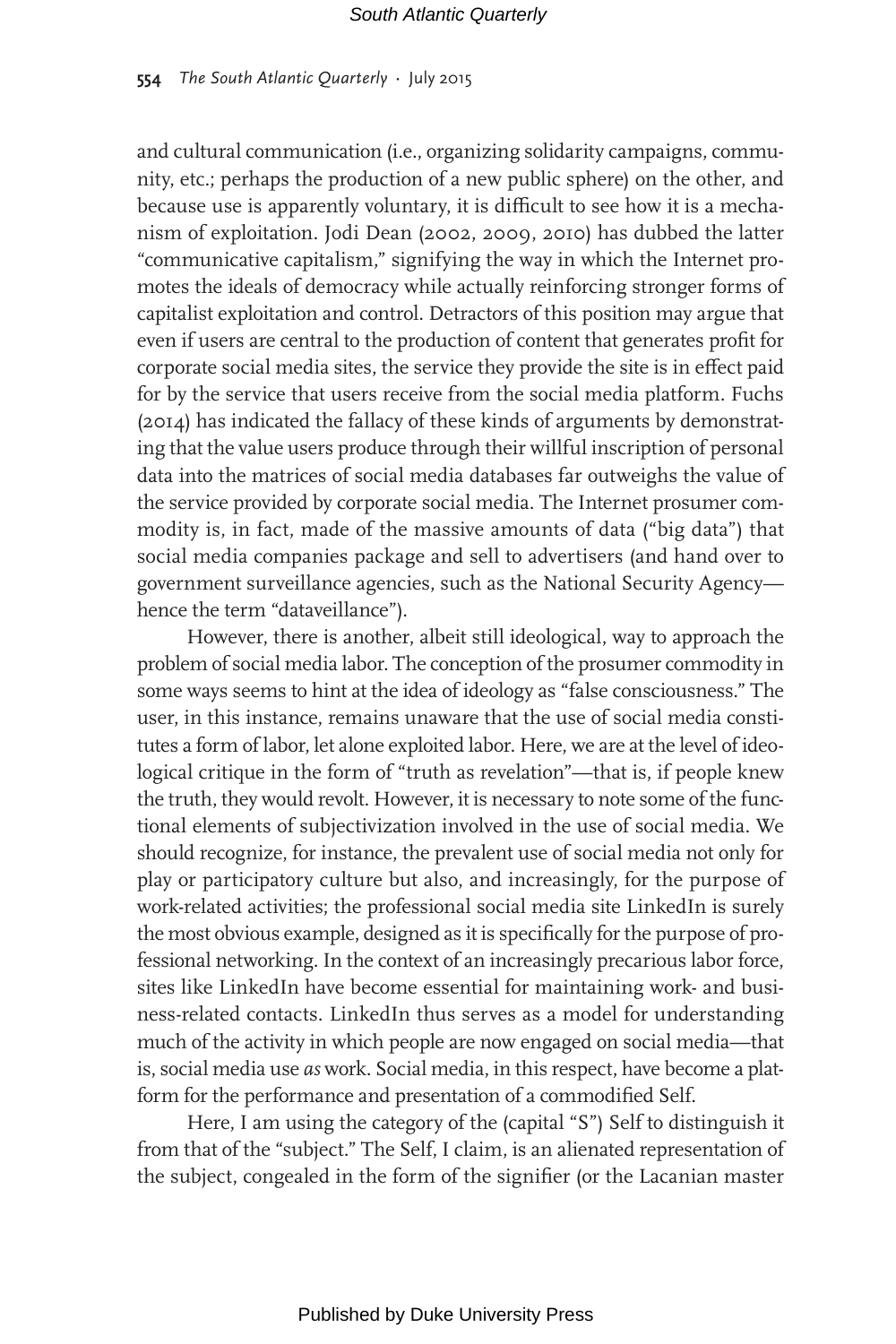signifier), which for Lacan represents the subject for the Other. As a signifier, the Self materially obfuscates the subject; and, in the psychoanalytic context, the subject remains unaware of this and constitutes her identity, in part, by misrecognizing the signifier as a fuller representation of her-Self. The subject performs her identity *as* a Self through the signifier that acts as the image of her ideal Self viewed from the perspective of the Other.<sup>1</sup>

What I have in mind with the idea of "performing" the Self on social media is closely connected to constructions of reputation, or what Alison Hearn (2010) refers to as the "digital reputation economy." Hearn describes a process of "self-branding" in which the subject is transformed into a "commodity for sale on the labor market[, which] must also generate its own rhetorically persuasive packaging" (427). She adds that, "nowadays, social media like Twitter or Facebook provide a new 'protocol' for social relations; they allow individuals' personal connections to become more durable [and] representable" (429). Since social media make our connections and images of the Self more "durable" and "representable," they can be seen as objectivized facets of the Self. They objectivize our "digital reputation."<sup>2</sup>

"Self-branding" or "reputation management" on social media presents one aspect of the neoliberal subjectivization of individuals as "entrepreneurs-of-the-self." As one report explains, "Reputation management has now become a defining feature of online life for many internet users . . . "; because "search engines and social media sites play a central role in building one's reputation online," social media users must be "careful to project themselves online in a way that suits specific audiences" (Madden and Smith 2010). One discerns in this passage the type of "rational choice" rhetoric employed by neoliberal advocates of entrepreneurial ethics. The public profile on social media platforms has become less an open space of communication and self-identification than a place for exhibiting and curating (see Hogan 2010) the (professional/entrepreneurial) Self.

My choice of distinguishing between the Self and the subject is strategic given the critical stance I propose in what follows on the conception of the entrepreneurial subject in social media. The Self, I claim, represents an objectivization (read as reification) of the subject. The Self that is produced on social media is therefore not a "subject" but, rather, part of a process of reifying the subject. The ideology of social media works by objectivizing the subject rather than by producing subjectivity. My conception therefore stands in opposition to Michel Foucault's (2008) definition of the neoliberal subject in his lectures on "biopolitics." I demonstrate that the entrepreneurial ethics of neoliberalism involve the further reification of the subject, as an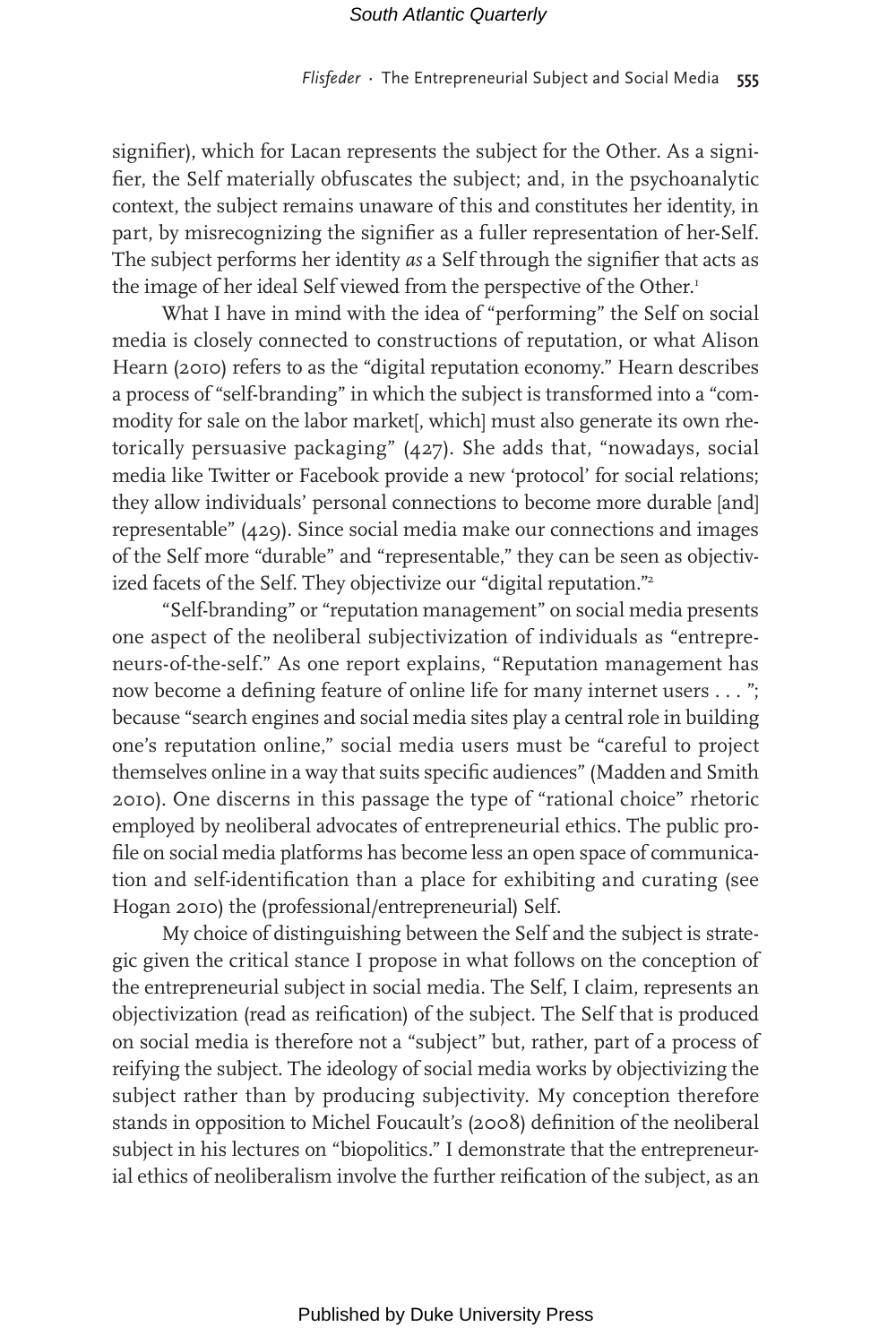object-commodity that I am calling the Self, exemplified by the profile page so ubiquitous on social media. Although it may be conceived as an element of subjectivity and identity formation in the Information Society, I contend that the construction of the public profile page represents instead the objectivization of the subject.

Whereas Foucault claims that the neoliberal subject produces herself *as* subject, I argue instead that the neoliberal subject works to further objectivize the Self. Although Foucault's analysis is based on the idea that we are dominated through the mandate to become subjects, I claim that this demand is in fact one of objectivization rather than subjectivization. As well, with the rising necessity for "self-branding," in the context of a post-Fordist society that relies increasingly on contract and precarious labor, the time spent outside of "work time," or the time when labor-power is put to use what we are used to thinking of as leisure time, and (in Marxian terms) the time spent on the reproduction of labor-power—now becomes subdivided in order to include the time necessary for the promotion of the Self, understood in neoliberal terms as *investing* in one's own *human capital*. I argue, instead, that the objectivization, and hence the commodification, of the Self in social media functions as an additional form of unpaid free labor in contemporary neoliberal capitalism. Self-promotion is simply an added aspect to the neoliberal ideology of entrepreneurialism, and social media provide the space that facilitates its operation.

### **The Neoliberal Subject**

Two important differences distinguish the liberal subject from the neoliberal subject. On the one hand, the liberal subject can be characterized as a free laborer. On the other hand, he is also a subject of exchange. In the liberal conception of the market, both capital and labor represent positions of free agency—both are free and equal individuals (in the eyes of the law), endowed with rights, who enter into the market and agree to a "fair" exchange of labor-power for wages. The latter would be impossible to conceive as equitable without a subject who is free to enter into the market and exchange a commodity for a price. Where the liberal subject is one of rights before the eyes of the law, the neoliberal subject, in contrast, is "human capital," no longer the subject of exchange but of competition (see Feher 2009). In this way, neoliberalism differs from classical liberal economics by positing the worker as an active subject, making "rational choices," engaged in competition with others for access to "scarce resources," instead of as an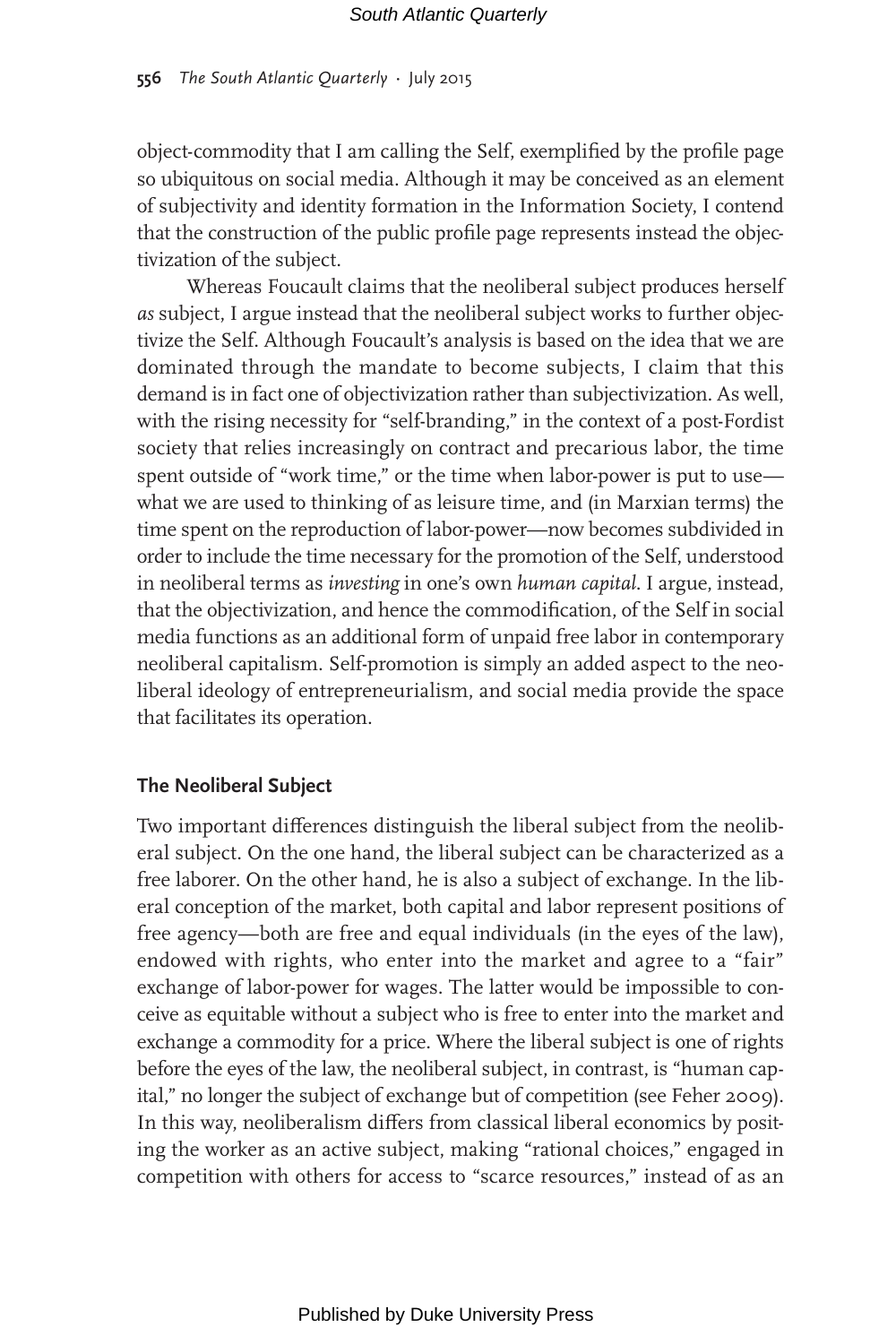"*object* of supply and demand in the form of labor power" (Foucault 2008: 223; emphasis added). Here, wages are seen not as the price in exchange for labor-power but as a return on investment in one's "human capital."

Foucault's thesis was that power lies at the heart of both liberal theories of sovereignty and Marxist conceptions of class domination. As Thomas Lemke (2002: 51) explains: "While the former [liberals] claim that legitimate authority is codified in law and it is rooted in a theory of rights, the latter [Marxists] locates power in the economy and regards the state as an instrument of the bourgeoisie." In his later work, Foucault sought to displace these two conceptions of power. Through his discussion of neoliberalism, human capital, and the entrepreneurial agency of the neoliberal subject, Foucault advances a conception of subjectivity that relies less on juridico-political and class models of power. Rather, the neoliberal, entrepreneurial subject as human capital is, according to Foucault, a subject that self-authorizes. As Andrew Dilts (2011: 145; emphasis added) puts it, "For Foucault, the neoliberal account of human capital opens the grounds of subjectivity, redirects his attention beyond the ways in which we are *made* subjects by force relations and allows him to think about the role that subjects play in their *own* formation." Because neoliberals emphasize the role of ("rational") *choice*, there is a sense in which the subject here is formed freely and is interpellated, not by ideology or by repression but by the immanent truth effects of the neoliberal economy. What Foucault finds in the theory of human capital is a material conception of subjectivity that moves beyond Marxist and liberal conceptions of ideology and subjectivity. The neoliberal subject, for Foucault, is an effect of the truth regime of neoliberal governmentality.

*Human capital* refers to "everything that in one way or another can be a source of future income"; that is, it consists of "all of those physical and psychological factors which make someone able to earn this or that wage" (Foucault 2008: 224). One may invest in his or her human capital through practices of consumption; but consumption is taken as a productive activity. Neoliberalism sees people as "investors in themselves" and, therefore, "treats people not as consumers but as producers" (Feher 2009: 30). Time spent on the production of *reputation* is an important element of investing in the Self. The subjectivization of workers, from this perspective, comes through the active agency of investing in the Self, making us all an entrepreneurial Self, or an entrepreneur-of-the-Self. For the neoliberal subject, as an entrepreneur-of-the-Self in competition with other neoliberal subjects and constantly investing in his or her human capital, everything, "from marriage, to crime, to expenditures on children, can be understood 'economically' according to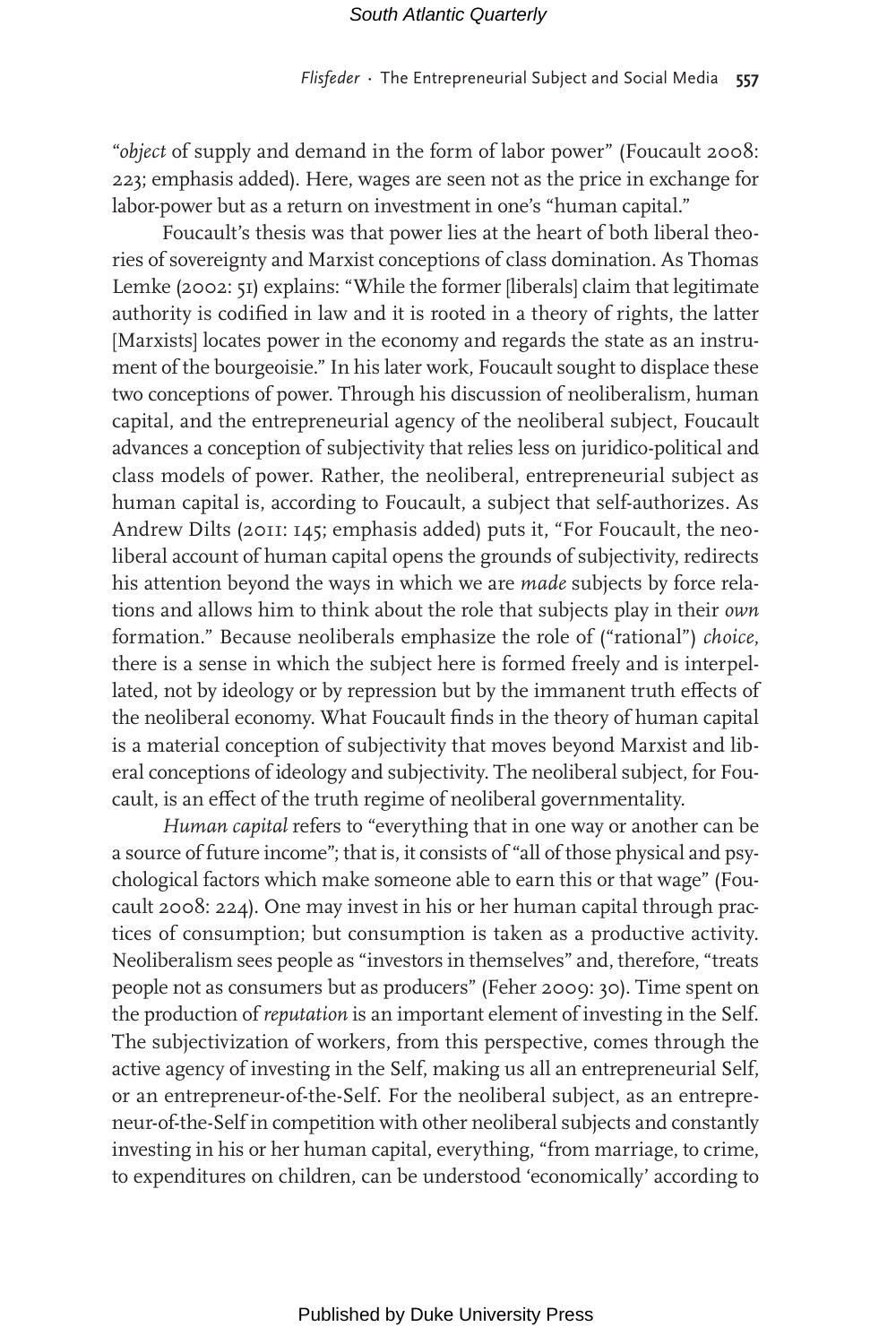a particular calculation of cost for benefit" (Read 2009: 28). This, according to Jason Read (2009: 28), means that we have to drastically rethink and expand the category of labor in neoliberalism: "Any activity that increases the capacity to earn income . . . is an investment in human capital."

Foucault's objective, according to Read (2009: 28), "is not to bemoan [the neoliberal conception of human capital] as a victory for capitalist ideology . . . so much so that everyone from a minimum wage employee to a C.E.O. considers themselves to be entrepreneurs." Instead, Foucault's project demonstrates how neoliberalism represents a new "regime of truth," complete with its own form of subjectivization: *homo oeconomicus*, or the "entrepreneurial subject" (Read 2009: 28), distinguished from *homo juridicus*, or the "legal subject of the state." No longer is the subject guided by rights and laws; for *homo oeconomicus*, investment and competition are activities that render the subject into a position of self-control through self-reflexivity and the production of the Self as entrepreneur. Now, "the worker, on his own initiative, is supposed to guarantee the formation, growth, accumulation, improvement, and valorization of the 'self' as 'capital'" (Lazzarato 2012: 91).

The conditions for enacting this conception of the neoliberal subject have been put into practice through varying austerity measures and the dismantling of the post-war welfare state. That is, through the "contemporary trend away from long term labor contracts, [and] towards temporary and part-time labor," and through austerity measures that turn needs (formerly subsidized by the state) and basic resources into exchange values, the neoliberal entrepreneurial subject has no choice but to practice an ethic of investing in the Self, in human capital, and to enter into relations of competition. As Read (2009: 30) puts it, this has been an "effective strategy of subjectification" that encourages workers to avoid seeing themselves as workers, and to view themselves instead as "companies of one."

#### **Digital Labor and the Internet Prosumer Commodity**

How does this logic of investing in one's own human capital, of investing in the Self, impact the way that we use social media? Consider, for instance, the types of activities in which one engages through social media. We "share" articles, images, and memes; we "like" or "favorite" content posted by others; we can write about our thoughts, our opinions, and create short polemics (in 140 characters or less on Twitter); we can also, and importantly, "follow" and "friend" others, creating a social network. All of these activities—of which this is only a small account—help to produce the Self on social media. The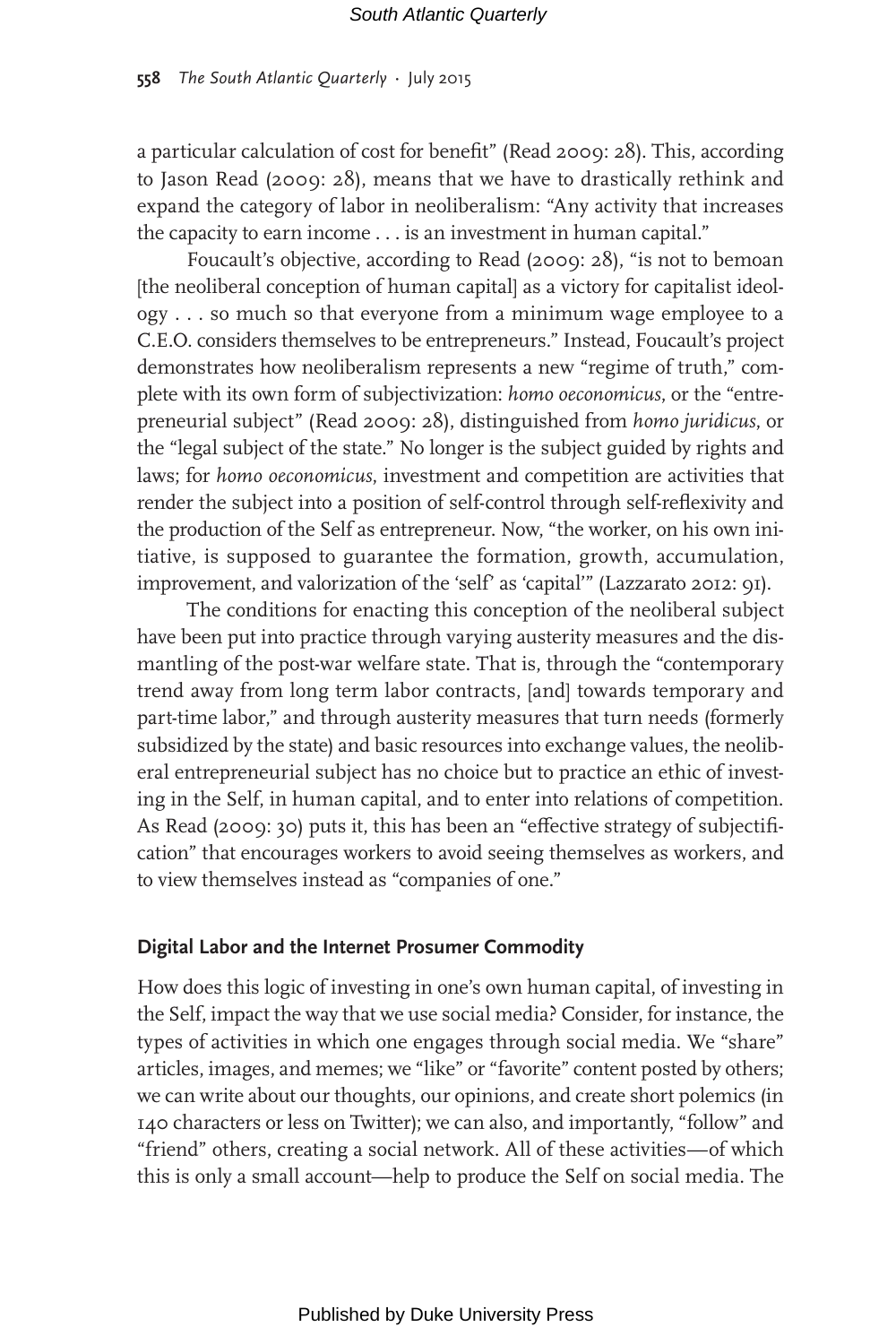profile page is a register of all of our activities, all of our comments and posts, and, importantly, all of the networks to which we connect that makes our production of Self much more durable and representable, and therefore "objectifiable." Further, we act as curators of our profiles: we invest time in reading through articles (or, at the very least, the title of articles) before we post them; we invest time in deciding what to say in our status updates; we invest time in building (and maintaining) a network that makes us appear desirable to others; all of which requires us to be rather self-reflexive if we are interested in producing a Self that is to be desired by others, and which will help us develop a desired reputation. Suffice it to say that a lot of work goes into the construction of the Self and one's digital reputation in social media.

Like all activities in the neoliberal context, using social media should be seen as a form of work or labor. But how might we conceive social media labor when it is viewed predominantly as a leisure activity? Writing about Facebook, Christian Fuchs (2014) notes that user-generated data—data about users—is compiled by the site and transformed into an "Internet prosumer commodity," not unlike the audience commodity. Fuchs concedes the fact that it is difficult to perceive the existence of exploitation on social media sites like Facebook. However, he argues that forms similar to that of commodity fetishism mask the exploitative aspects of corporate social media. It is precisely the commodity form of Facebook that hides the production of exchange value behind the veil of use values. The Facebook platform is created as a use value that satisfies users' communicative and social needs but at the same time serves Facebook's profit interests (Fuchs 2014: 257). The "object-status" of users—that is, the commodification of users' contributions to the profitability of the site—remains concealed by the production of the social network (261). Social media users are therefore, according to Fuchs, workers: "The online work they perform on social media is informational work, affective work, cognitive work, communicative work and collaborative work. This work creates profiles, content, transaction data and social relations" (265). But, also, in order for social media platforms to work, "users need to be quite active, social, creative and networked" (265).

Fuchs and others thus demonstrate the way that users' activity on corporate social media is in actuality a form of exploited and alienated labor, which the presentation of social media use as a leisure activity obscures. Yet in the context of corporate, for-profit platforms, like Facebook and Twitter, the data and information that users provide, the profiles that they produce, and the content that they share contribute to the production of the Internet prosumer commodity upon which these companies generate surplus value and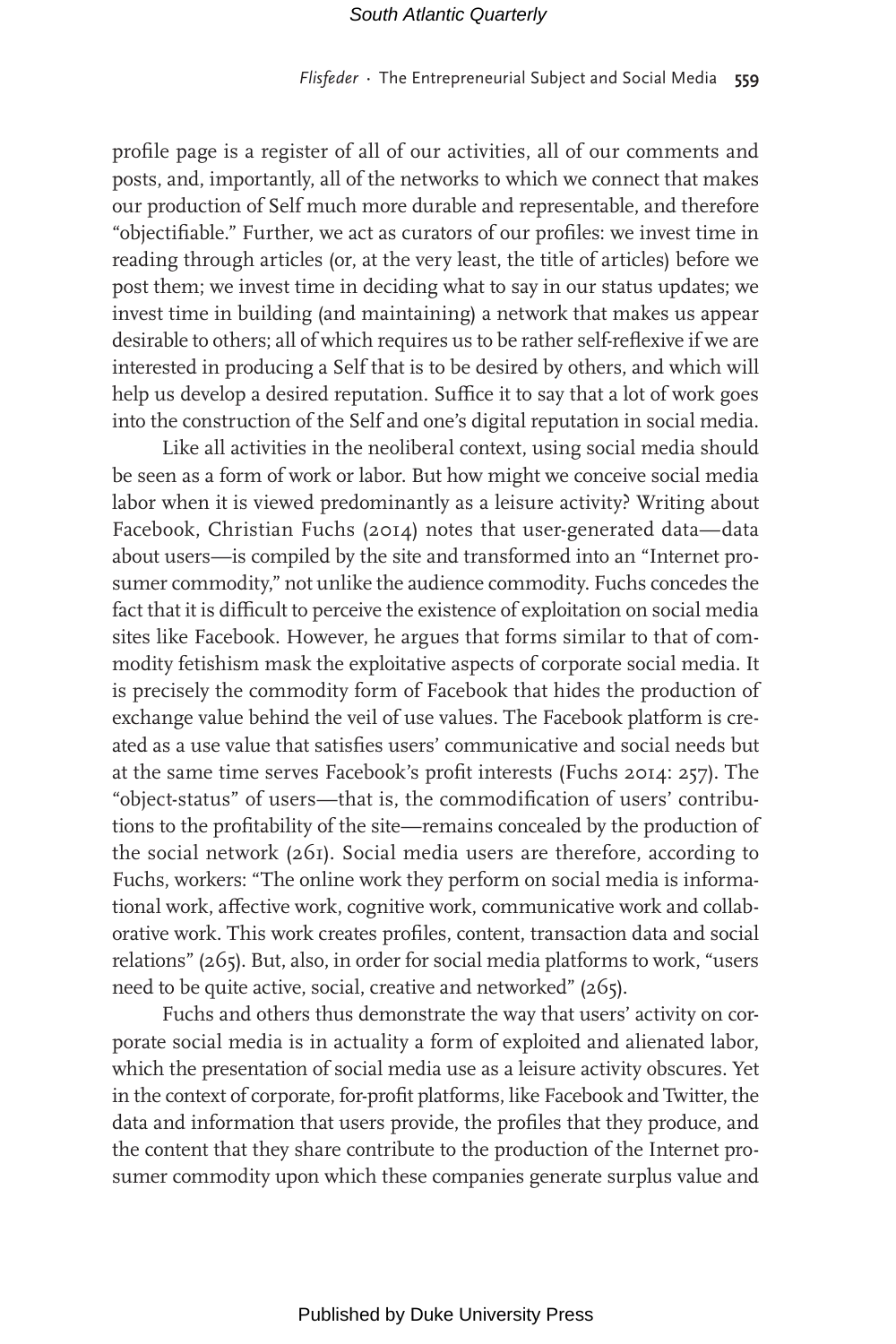profit. Significantly, work, here, is conceived not as such but rather as play and leisure. It is also, in this sense, that the promotion of the Self through social media may not be seen as work—that is, as value-producing activity.

While I do not dispute the critical political economy approach to corporate social media represented by Fuchs's research, my interests here lie more with the way in which users deal with their objectivization and commodification. Fuchs, in fact, explains this quite well. Referring to Pierre Bourdieu's categories of social, cultural, symbolic, and economic capital, Fuchs (2014: 116) puts the matter thus: people make use of social media because it allows them access to (1) an accumulation of social relations (social capital); (2) an accumulation of qualifications, education, knowledge, etc. (cultural capital); and (3) an accumulation of reputation (symbolic capital). However, "the time that users spend on commercial social media platforms generating social, cultural and symbolic capital is the process of prosumer commodification transformed into economic capital. Labor time on commercial social media is the conversion of Bourdieusian social, cultural and symbolic capital into Marxian value and economic capital" (Fuchs 2014: 116). Two things follow from this situation: first, social media are designed to encourage users—by creating and fostering pleasurable incentives—to spend increasing amounts of time using the platform, voluntarily handing over data about themselves, and helping to create the prosumer commodity; second, the demands of the neoliberal labor market force users to employ social media as a means of further accumulating and representing their social, cultural, and symbolic capital as part of the Self.

## **Self-Management 2.0: A 24/7 Job**

Fuchs notes that terms such as "social media and Web 2.0 were established around 2005 in order to characterize World Wide Web (www) platforms like social networking sites (e.g., Facebook, LinkedIn), blogs (e.g., Wordpress), wikis (e.g., Wikipedia), microblogs (e.g., Twitter, Weibo), and user-generated content sharing sites (e.g., Youtube)" (2013: 2). But more significantly, as Daniel Trottier explains (2014: 14; emphasis added), Web 2.0 services "are typically made up of individual profiles. In most cases, a user cannot simply visit a site like Facebook; they have to *build a presence there*. Profiles are a kind of biographical space, where users provide information about themselves." Social media websites like Facebook, therefore, differ significantly from the Internet of the 1990s in that they limit anonymity and encourage the manufacture of individuality and Self-hood.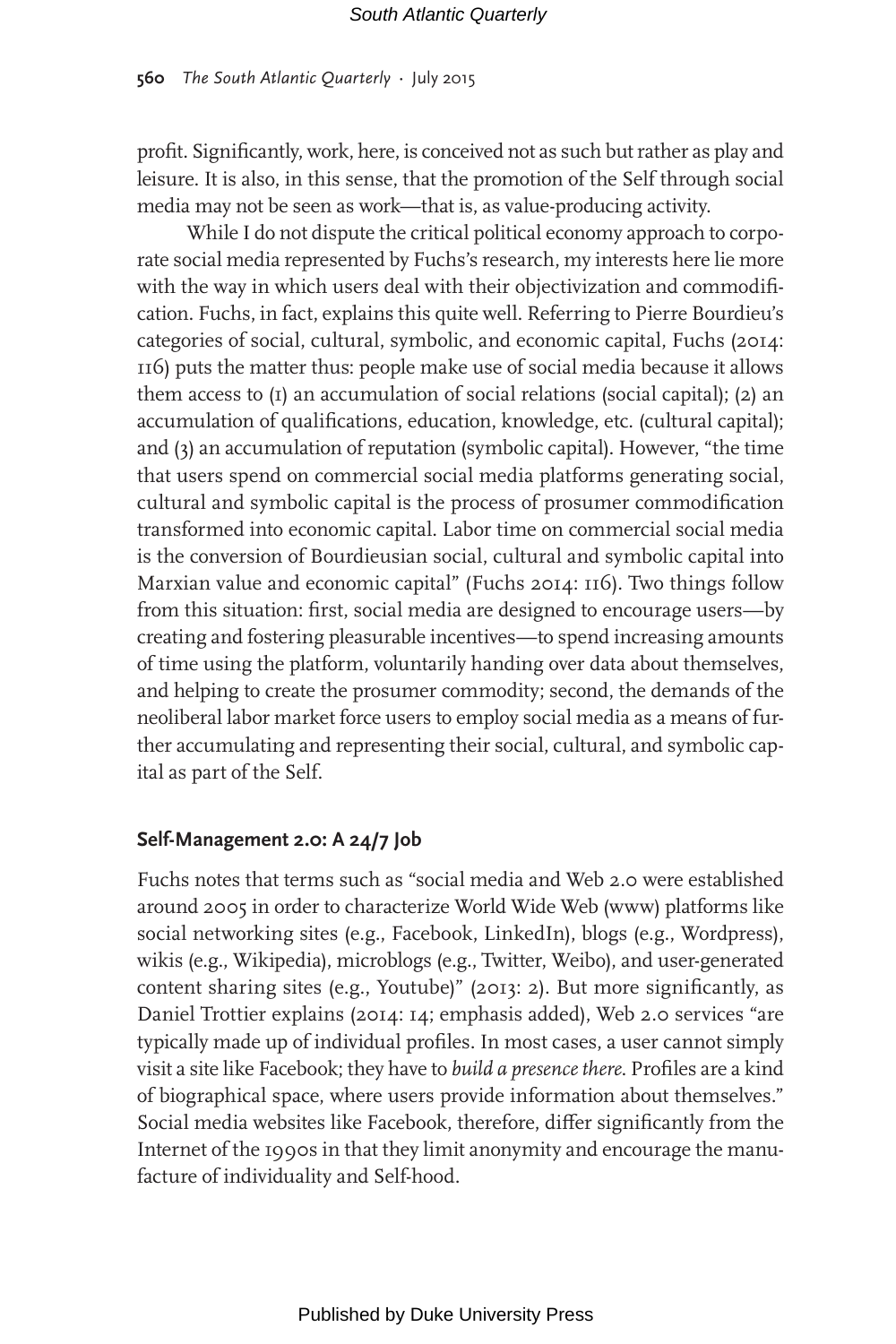Equally significant about social media, demonstrating its evolution beyond cyberspace, is the fact that they encourage users to construct identities more concretely than in previous iterations. As Geert Lovink (2011: 41) notes, social media and the rise of Web 2.0 provide "little freedom anymore to present yourself in multiple ways." The combination of entrepreneurial incentives and the rise of the post-9/11 security state make masking one's identity online nearly impossible—or at least more difficult: "the hedonistic excesses at the turn of the millennium were over by the 2001 financial crisis and 9/11 attacks. The war on terror aborted the desire for a serious parallel 'second self' culture and instead gave rise to the global surveillance and control industry. . . . Web 2.0 tactically responded with coherent, singular identities in sync with the data owned by police, security, and financial institutions" (Lovink 2011: 40).

Social media create an atmosphere that encourages the production of a realistic representation of the Self. For example, Lovink (2011: 40–41; emphasis added) explains that within Facebook there exists "a pathological dimension of commitment to the real self going hand in hand with the comfort of being only amongst friends in a safe, controlled environment. . . . Differences of choice are celebrated so long as they are confined to *one* 'identity'."3 Confined to a single, realistic identity, and within the context of the neoliberal valorization of the entrepreneurial Self, social media have helped to generate a "*self*-management" wave, transforming into a "*self*-promotion machine" (Lovink 2011: 41–43; emphasis added). Managing one's Self becomes a full-time job, which blurs the lines between professional and private life: "in the competitive networking context of work, we are trained to present ourselves as the best, fastest, and smartest" (Lovink 2011: 42). The Self-management wave of Web 2.0, using the self-promotion machine of social media, has aided in extending the length of the working day, transforming into what Jonathan Crary (2013: 9) refers to as "24/7 temporalities": "it's only recently," Crary notes, "that the elaboration, the modeling of one's personal and social identity, has been reorganized to conform to the uninterrupted operation of markets, information networks, and other systems." Thus 24/7 renders "the idea of working without pause, without limits" (Crary 2013: 10).4

Social media also allow for the extension of the workday beyond all available working hours. There is no "off switch." And although none of us can really be shopping, playing games, working, or blogging 24/7, today, no waking moment exists when we are not shopping, consuming, or using/ exploiting networks. The invasion of 24/7 temporalities becomes all-pervasive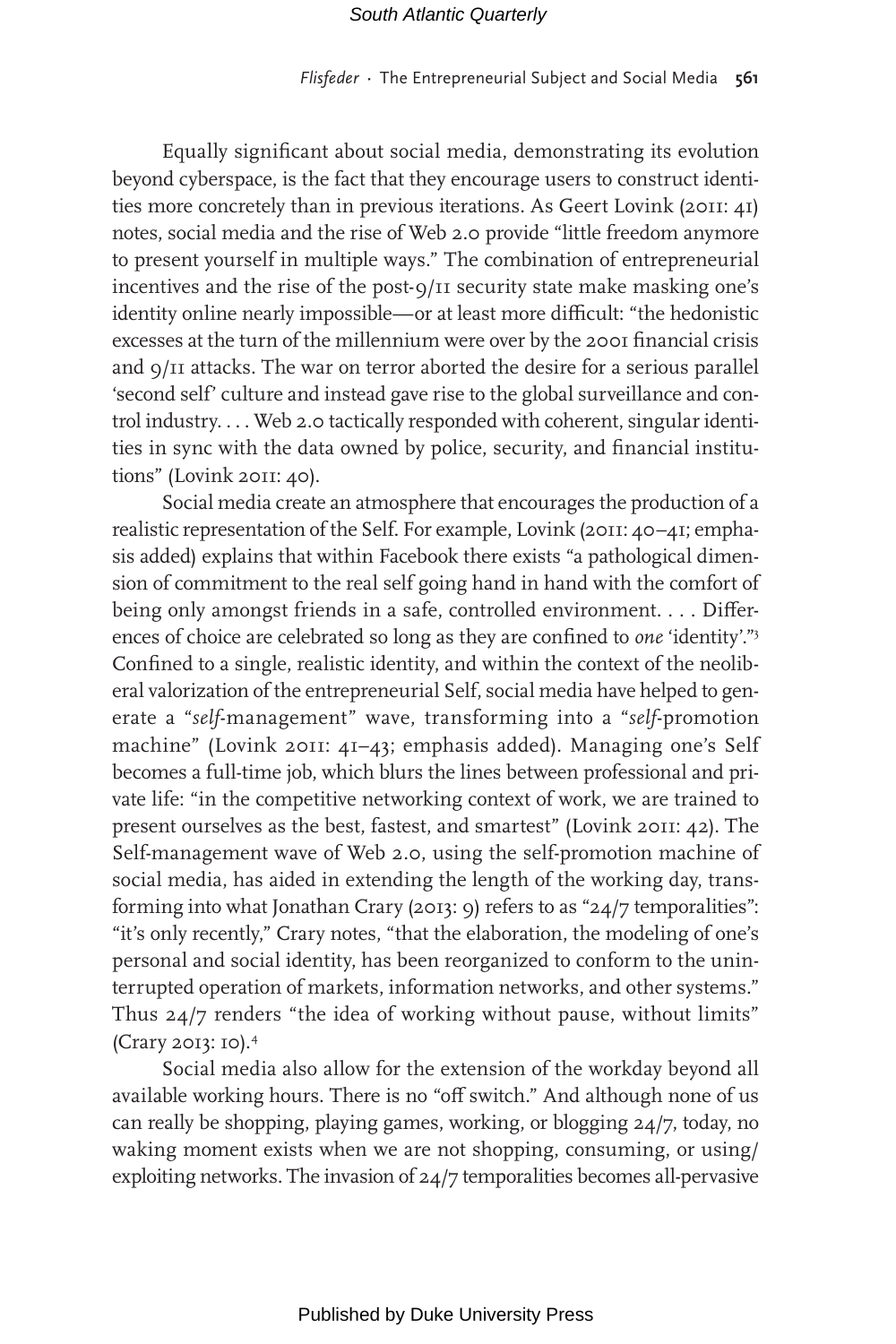(Crary 2013: 30). Social media and 24/7 temporalities thus speak to an environment of productivity that does not stop and in which profit-generating activity operates 24/7 (Crary 2013: 62). They have a global reach, operating elsewhere while we sleep so that when we wake up, commands await us in our e-mail inboxes when we start the day. Even those activities that were only conceived as acts of consumerism have now become productive "techniques of personalization" (Crary 2013: 72). Producing the Self is a labor-intensive operation, and we are constantly given incentives and prescriptions by consumer society to reinvent and manage our intricate identities. All of this is championed, however, as "entrepreneurial heroism," which surmounts the asymmetry between the individual and the "grid" (Crary 2013: 98). Everything that one does is now "deployed in the service of adding dollar or prestige value to one's electronic identities" (Crary 2013: 99).5 In a world of constant competition, of total commodification, "reification has proceeded to the point where the individual has to invent a self-understanding that optimizes or facilitates their participation in digital milieus and speeds" and everyone "needs an online presence, needs 24/7 exposure, to avoid social 'irrelevance' or professional failure" (Crary 2013: 104).

## **Human Capital or the Reproduction of Labor-Power?**

Today, 24/7 temporalities call into question how we imagine the structure and length of the working day. Usually, we think about the typical working day as something separate from leisure time. We use our time outside of work to eat, sleep, and relax, all of which contributes to the reproduction of our ability to work. Marx calls this period the time necessary for the reproduction of labor-power. The latter is an integral part of his analysis since it helps to explain why the price of wages appears fair in the labor market: the wage is the fair price for labor-power since it covers the costs of those materials that we need to reproduce our ability to work—the cost of rent, transportation, food, clothing, etc.—that is, the commodity that workers are selling to the capitalist.<sup>6</sup> Exploitation occurs not because workers are paid below the value of their labor-power but because workers are put to work for an amount of time in which they produce their own value plus an additional value for which they are not paid, which becomes the surplus value that is appropriated by the capitalist.7

Workers use their earned wages to satisfy physiological needs, pay rent, pay for transportation; but they can also deploy wages to increase the value of labor-power—spend on education, physical health, and communica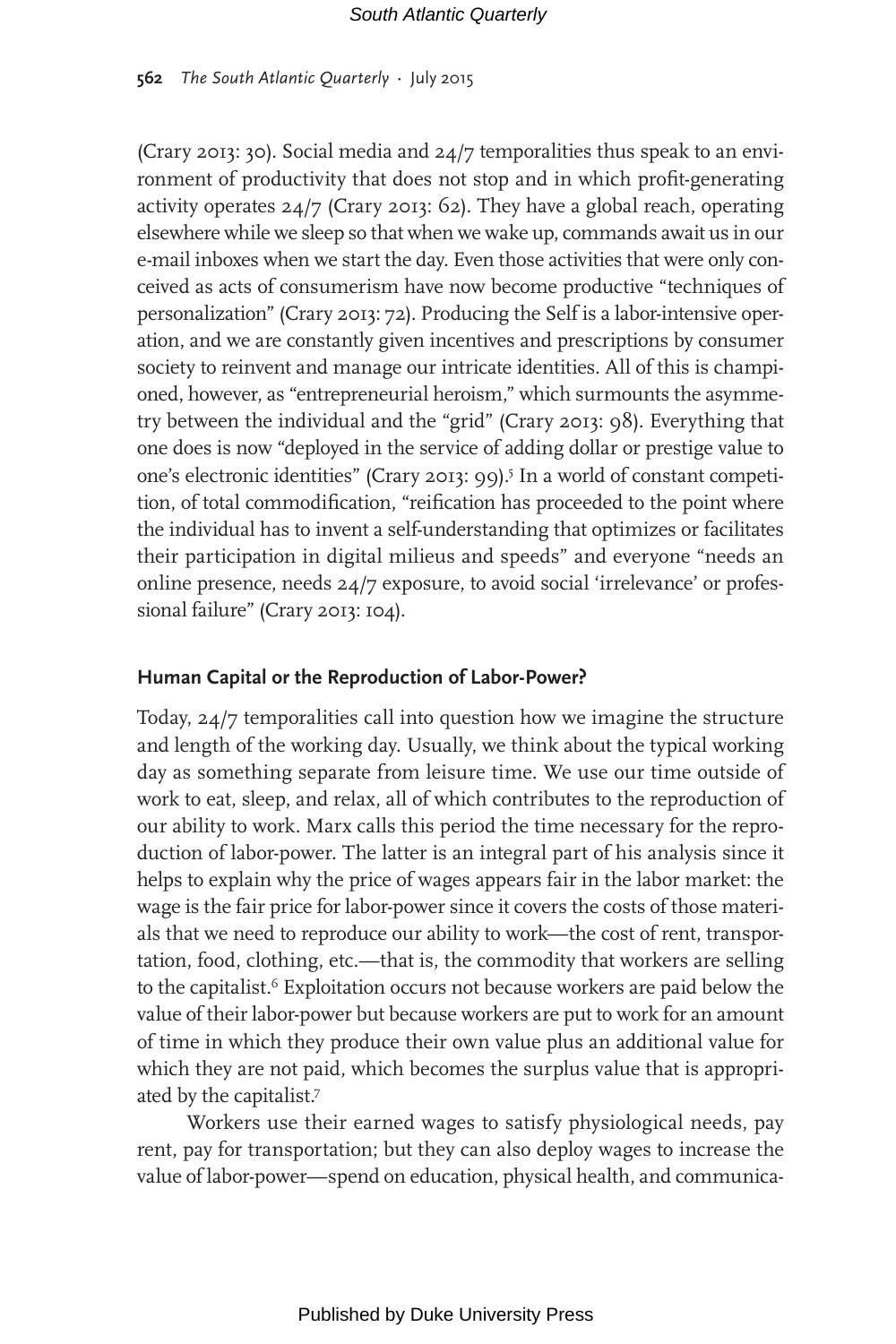tion technologies and gain access to social and cultural networks. In neoliberal terms, the laborer *invests* in her *human capital*. My claim, though, is that what the neoliberal ideology conceives as investing in human capital remains nothing more than what Marxists refer to as the reproduction of labor-power: consuming in order to reproduce the commodity that the laborer sells on the market to meet her means of subsistence.8 With neoliberalism, however, we begin to witness, on the one hand, a decreasing wage (in real terms) that *is* below the true value of labor-power as well as divestment from public infrastructure and social services that helped to subsidize the cost of living. On the other hand, people are encouraged to borrow in order to invest further to increase the value of their labor-power/human capital. This works toward the transformation of nearly all activity into value-producing activity. Borrowing to invest: we see here, in parallel with the rise of the neoliberal entrepreneurial subject, the emergence of the neoliberal debt economy.

As Silvia Federici (2014: 235) explains, "since the 1980s, a whole ideological campaign has been orchestrated that represents borrowing from banks to provide for one's reproduction as a form of entrepreneurship, thus mystifying the class relation and the exploitation involved." Added to this, we have seen processes of wage deflation, reductions in public spending, rising levels of personal debt, and precarious labor. According to Lazzarato (2012: 94), these processes have contributed to the neoliberal conception of the entrepreneur-of-the-Self, whose activity is restricted to managing employability, debts, drops in wages, and the reduction of public services, all of which function according to the terms of business and competition.

Reproduction of labor-power is now seen as a wholly entrepreneurial activity, where both work and work on the self are reduced to a command to become one's own boss, absorbing the risks and costs now externalized onto the rest of society by business interests and austerity governments. Neoliberal entrepreneurialism was promised as a form of liberation; instead, it has turned out to be a mechanism for downloading the costs and risks that neither businesses nor the state are willing to take (Lazzarato 2012: 93). As a result, more stress is placed on the individual entrepreneurial Self to add to his or her reputation, since this is the character upon which future income depends.

Given the overlap between the neoliberal ideology of human capital of investing in one's human capital—and the Marxian category of the reproduction of labor-power, it is possible to conceive the production of human capital as less the production of subjectivity and more the production of the subject as an object-commodity, that of labor-power. Investing in one's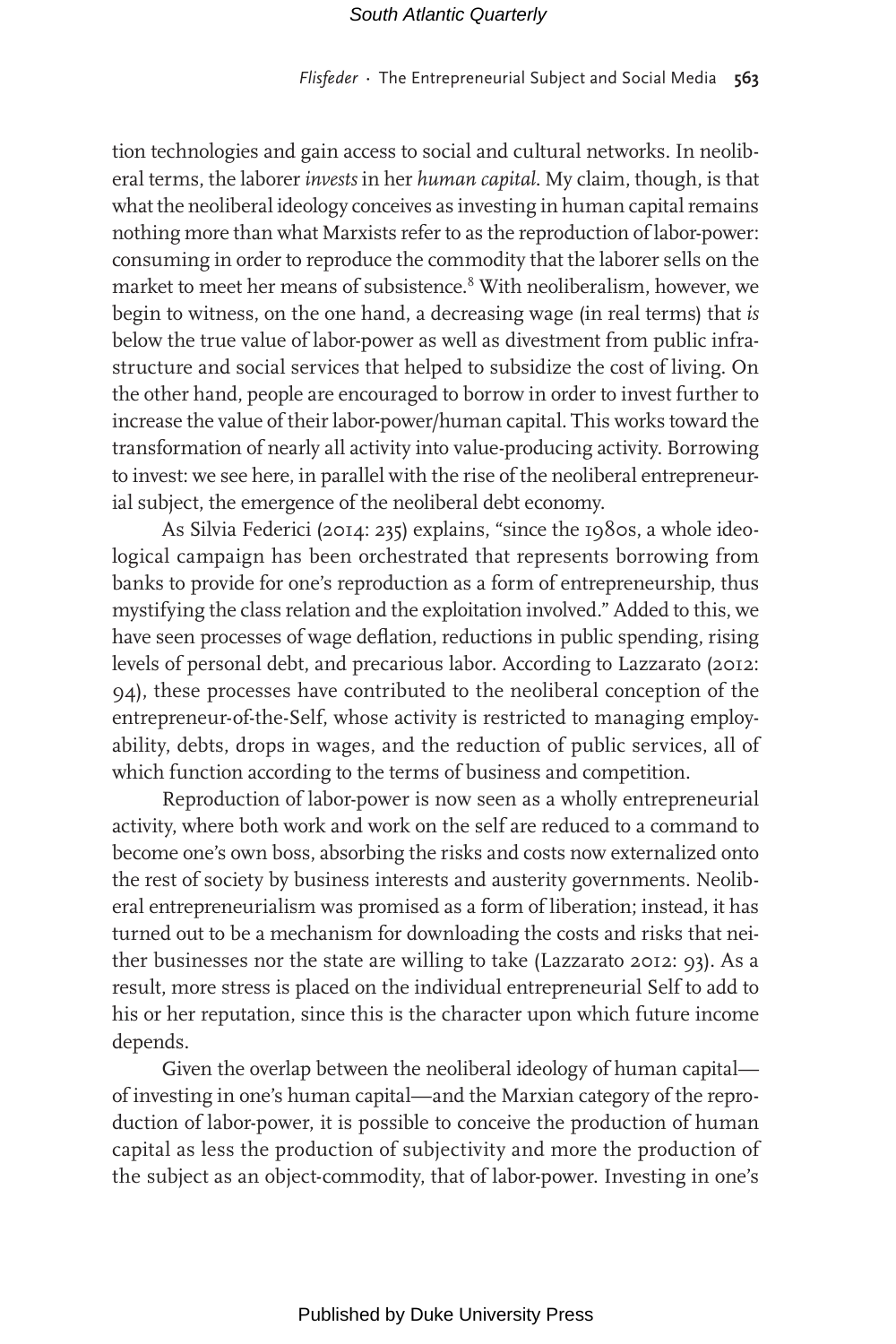human capital, in other words, is simply the neoliberal ideology speaking to the necessity to reproduce labor-power as an object.

Social media and the necessity to self-brand, however, pose a new problem. While one is involved in the reproduction of labor-power, a second object-commodity is being produced that operates as a mechanism for the sale and marketing of the first: the production of the Self as a brand identity, or in social media, the production of a public profile through which one may market oneself as a worker or as human capital (depending on one's ideological perspective). The production of the Self, I claim, is similar to what Tiziana Terranova (2004: 74) refers to as "supplementing," that is, bringing home supplementary work: the increasing necessity of working outside of the traditional office. This, she explains, has been affected by the expansion of the Internet, which has given "ideological and material support to contemporary trends towards increased flexibility of the workforce, continuous reskilling [and] freelance work" (74). In the context of social media, the following question needs to be addressed: does investment in the Self count only toward the reproduction of labor-power, or is the time invested in the reproduction of labor-power now also allocated to the production of Self as image/brand? In other words, can we now think of a triple division of the day, between (1) labortime, (2) time for the reproduction of labor-power, and (3) the time necessary for the marketing of labor-power and the promotion of the Self?

## **The Neoliberal Self as the Object of the Subject**

It is difficult to conceive of user activity on social media both as a form of labor and as an objectivizing practice for a couple of reasons that are specific to postmodern capitalism. On the one hand, as I have already noted above, using social media appears as a form of play and entertainment; on the other hand, it appears to provide a platform for the construction of a Self as subject. Consumer culture and the rise of the information society have created the appearance of a free society outside of direct technocratic or authoritarian control. Information communication technologies, for instance, have eased accessibility to knowledge, which has largely been democratized; furthermore, the pleasure ethic, and the injunction to enjoy in consumer society discredits the notion that our society is based on prohibition and repression. In fact, as Slavoj Žižek (1991) argues, postmodern society is one that is no longer based upon the *prohibition* to enjoy and is organized instead around the constant *obligation* to enjoy. In this sense, though they come from opposite perspectives, Žižek's thought parallels Foucault's in trying to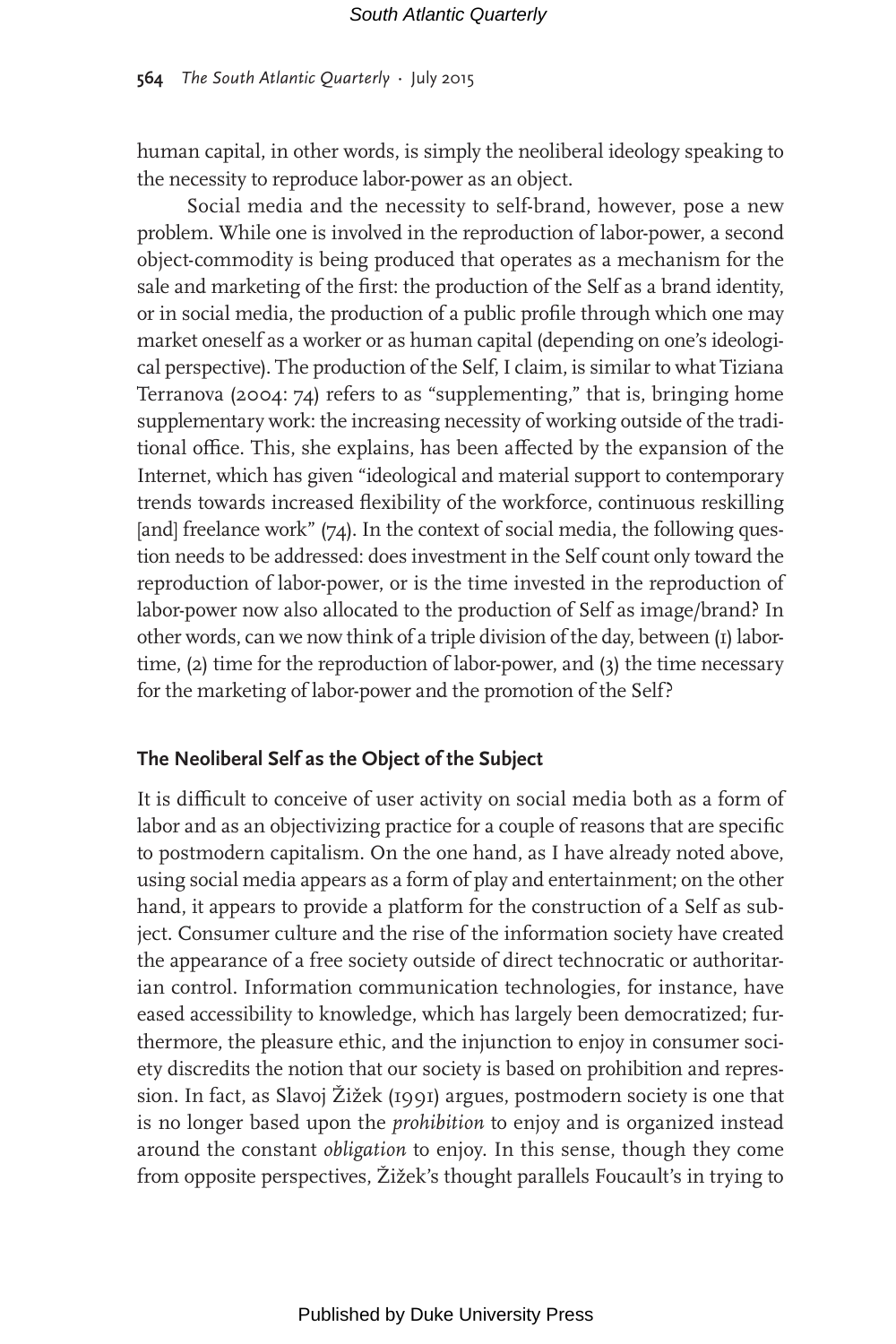conceive subjectivization outside the operation of direct repression. This is the central problem for the postmodern critique of ideology: how to think the operations of ideology outside of mechanisms of direct and overt control.

The historicity of the postmodern subject is further destabilized by the perceived lack of alternatives to global capitalism. Mark Fisher (2009) describes this as "capitalist realism." Drawing on the thesis, often attributed to Žižek and Fredric Jameson, that it is easier to imagine the end of the world than the end of capitalism, Fisher explains the reigning contemporary ideology not as a form of mystification, or even repression, but as a form of cynical realism. As Fisher (2009: 2) puts it, capitalist realism denotes "the widespread sense that not only is capitalism the only viable political and economic system, but also that it is now impossible to even *imagine* a coherent alternative to it." The "realism" of capitalist realism should be understood as the kind of response elicited when one proclaims the viability of alternatives to capitalism, the response that so many of us on the left receive from cynics who encourage us to "be realistic," or to quit being so "idealistic." As Fisher (2009: 5) puts it, this "realism" is "analogous to the deflationary perspective of a depressive who believes that any positive state, any hope, is a dangerous illusion." This kind of cynicism, according to Žižek (1989), is precisely the form that ideology has taken in a supposedly "post-ideological" era.

Žižek (1989) defines cynicism as a mode of ideology by drawing on Octave Manoni's formula for fetishism disavowal, "*Je sais bien, mais quand même .* . . " ("I know very well, but nevertheless"). As I have argued elsewhere (Flisfeder 2014), there is a perverse core (in the strict Lacanian sense) to the form of ideology in postmodern society, and cynicism, as a form of fetishistic disavowal, is the manner in which ideology continues to operate in digital culture. As Todd McGowan (2009: 29) explains, cynicism is "a mode of keeping alive the dream of successfully attaining the lost object [of desire] while fetishistically denying one's investment in this idea." But the danger of cynicism is that "it allows subjects to acknowledge the hopelessness of consumption while simultaneously consuming with as much hope as the most naïve consumer" (29). It is here, I claim, through the cynical preservation of desire, that we can locate a conception of the subject that stands in opposition to the one proposed by Foucault in his lectures on neoliberalism. The apparent absence of prohibition has brought not the breakdown of Authority but rather the willing back into existence figures of Authority that preserve the subject's ability to desire (since desire is only possible if it is posited in opposition to its prohibition; or, as Foucault [1990: 95] puts it, "where there is power, there is resistance").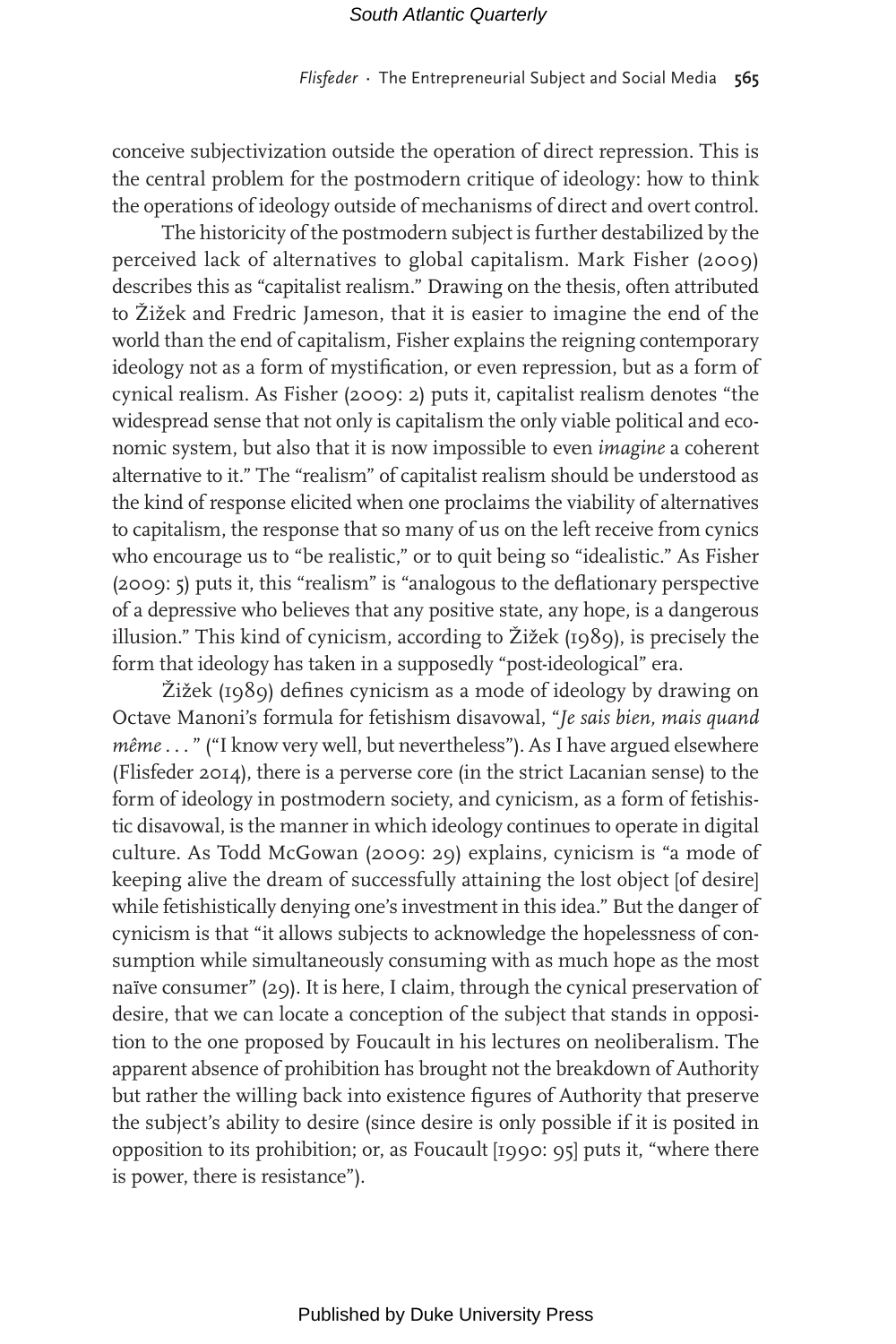#### **566** *The South Atlantic Quarterly* • July 2015

New media and information communication technologies play a central role in adding to the deconstruction of prohibition. Access to one's desire is no longer prohibited by time or by the delay required to attain the lost object: everything is present, locatable in the database. This access, however, produces a dilemma for the desiring subject. New media and cyberspace are capable of potentially suffocating desire—desire is operative only insofar as the object desired remains (forever) lost. Cyberspace thus confronts the subject with the impossibility of desire since, as McGowan (2013: 67) puts it, "thanks to the emergence of cyberspace, the subject has the ability to experience its castration as the effect of its own desire rather than as the effect of an authority demanding sacrifice . . . . [Cyberspace] alters the subject's awareness of prohibition, and this not only disguises the working of the Law but also exposes the fundamental structure of desire." Cyberspace, in other words, confronts the subject/user directly with the fact that (in Lacanian terms) the big Other does not exist—that power is not in fact (in accordance with Foucault) occupied by some agent or figure of Authority. However, as McGowan indicates, recognizing the absence of prohibition universalizes prohibition: in order to preserve desire from suffocation, the subject clings to power, willing it into existence. The perverse core of contemporary neoliberal subjectivity is that which, in order to preserve desire from suffocation, compels the subject to cling to some conception of the prohibiting agency.

How, then, to save desire from suffocation, given the context of the absence of prohibition, instant access, and abundance? Here we are able to begin thinking about the role of social media in preserving the agency of the big Other. Social media, I claim, are the manner in which capitalism has succeeded in reintroducing lack, scarcity, and Authority into a world of instant access and abundance. They are also a platform for re-positing the existence of the big Other through the *network*. Furthermore, it is by alienating oneself materially, through the production of a material signifier—the public profile; the signifier that represents the subject for another signifier that stands for both the production of the Other and the Self, in the spaces of social media. The subject produces the Self as signifier and object, rather than as subject—or, to borrow a phrase from Frank Smecker (2014), the signifier represents the Self as "the object of the subject."

Here, we are dealing with alternative conceptions of subjectivity (the Foucauldian conception and the neo-Lacanian conception), and the way to resolve the contradiction between the two is to conceive the subject in the case of Foucault—human capital, the entrepreneur-of-the-Self—not as subject, but as object (precisely what Foucault does not want to do). What the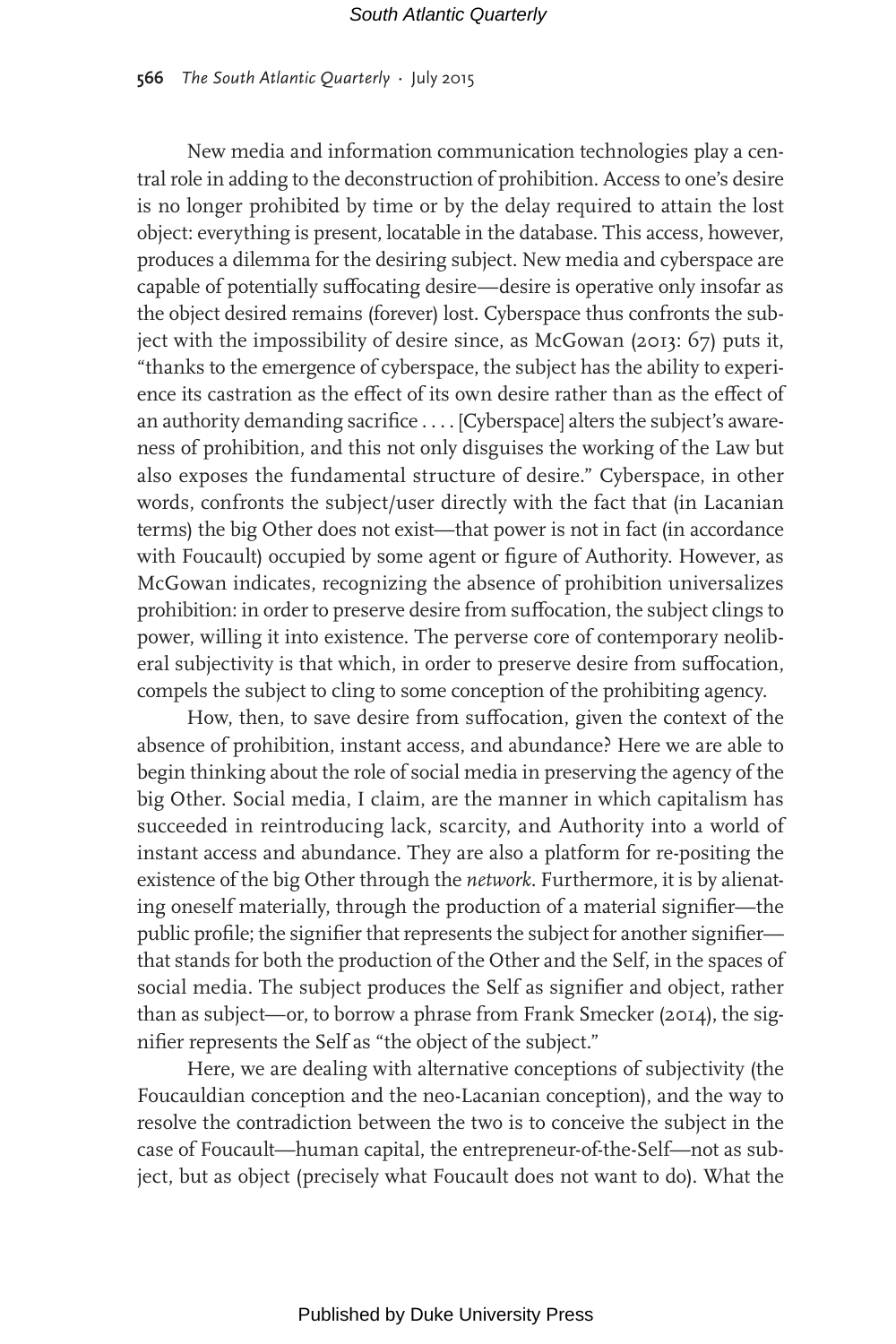neoliberal subject produces is not himself or herself as subject, but the Self as object. Investing in one's human capital is the production of the Self as object-commodity.

## **On the Becoming Subject of the Objectivized Self**

I have been arguing that the Self represents the objectivization of the subject in two ways, contextualized by neoliberalism and social media. On the one hand, drawing upon Lacanian and neo-Lacanian conceptions of subjectivity, I have argued that the subject is objectivized through its alienation in the signifier, and in the order of the big Other, or the Symbolic order. Through social media, this process is enacted in the production of the public profile and its presentation, performance, and exhibition on the social network. The construction of the public profile and participation in the social network are two aspects of the desire to will back into existence some figure of Authority or prohibition on which the subject is able to constitute his or her desire, a figure of prohibition that appears lacking in the context of postmodern consumer society but that makes all desire possible. On the other hand, the subject is objectivized through the production of a Self as brand image. The Self is, in this sense, an object-commodity that is put to use in the service of Selfpromotion. The latter is a condition, in an atmosphere of precarious labor, for the further accumulation of paid work. I have suggested that the working day is now divided into three parts: labor-time, time for the reproduction of labor-power, and the time necessary for the *promotion* of labor-power and the reputation of the *Self*. Social media mask the latter as the production of subjectivity and are in this sense comparable to commodity fetishism in its traditional definition. The question remains, though: if all activity is objectivizing activity, where can we locate the subject? Which notion of subjectivity is adequate for thinking the objectivizing operations of neoliberalism and social media labor?

I have argued, against Foucault, that investing in one's human capital is not, in fact, a subject-producing activity; despite the fact that Foucault intended to posit the subject as a category of domination, I have argued instead that neoliberalism extends the reification of the subject and that this objectivization results in both the exploitation and domination of the subject. Subjectivity in the sense that I have in mind is therefore much closer to the nonreified consciousness of what traditional Marxism refers to as proletarian class consciousness. But we need not necessarily discard the Foucauldian conception of subjectivity. Instead, we should posit his as the ideological form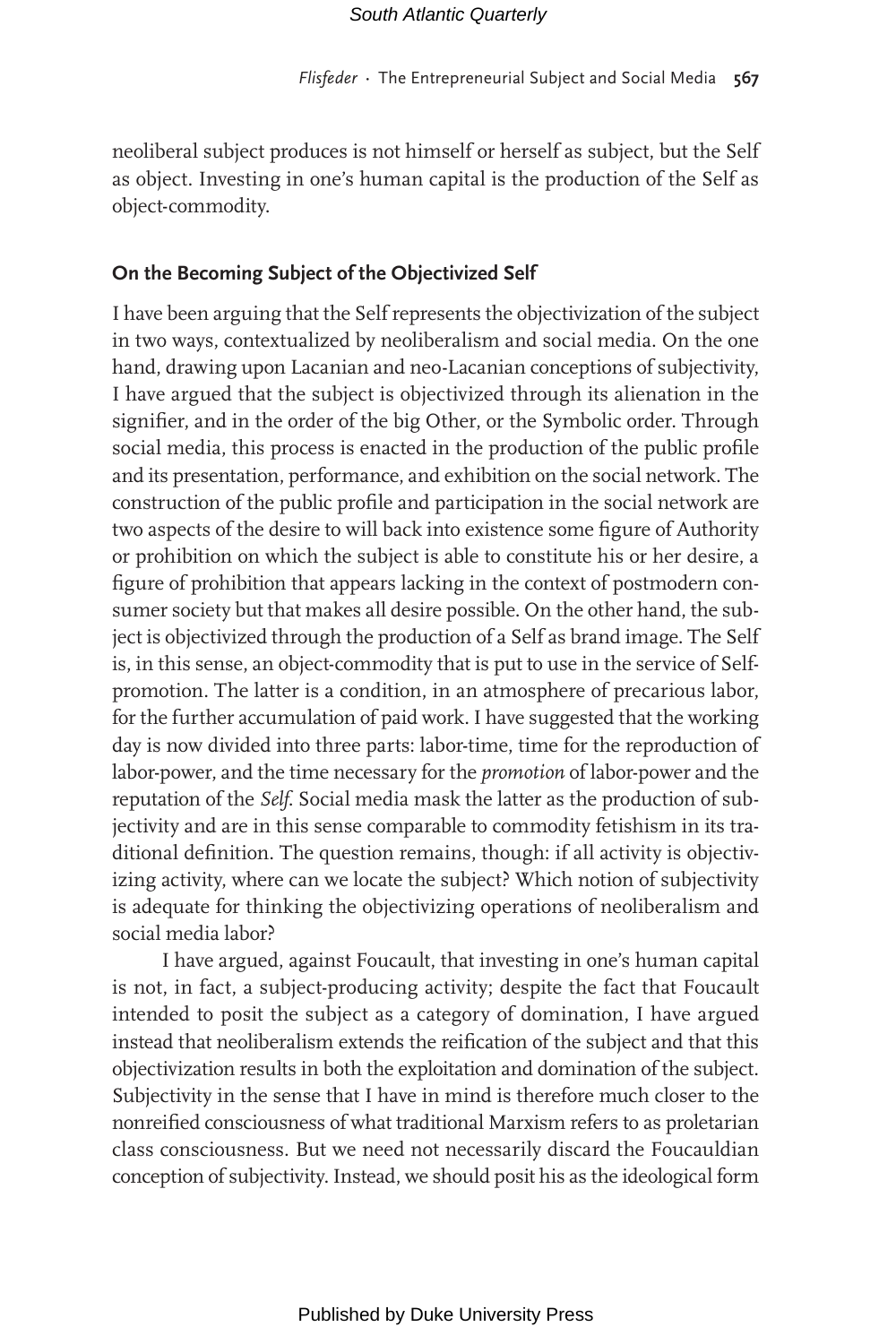of subjectivity (one reason why his account is so convincing) while at the same time invoking a conception of proletarian subjectivity, which is what is truly at stake in critical ideological analysis.

The subject posited by Foucault represents the individual caught in ideology insofar as it misrecognizes its objectivization as a condition of its subjectivization. Now, my claim is that it is not simply possible to reveal to the subject the fact of its objectivization in the circuits of exploitation, since—for starters—the realism of "capitalist realism" makes this a known fact. The subject's sense for the preservation of desire also binds her to the existing relations of domination and power in order to preserve her desire. In this essay, I have demonstrated that the neoliberal Self does not produce herself as subject but rather further objectivizes her life as a condition of exploitation in neoliberal capitalism; furthermore, the traditional categories of Marxist analysis—alienation, reification, commodity fetishism, reproduction of labor-power, absolute and relative surplus value—still provide a much more adequate means of conceptualizing subjectivization and exploitation, even in neoliberal conditions, than the theory of human capital.

The shift that has accompanied neoliberalism, therefore, has been not at the level of subjectivity but—and Foucault is correct in at least this regard—with the material practices that have accompanied the resurgence of the capitalist class in the post-welfare state period. Domination and control have become increasingly self-imposed, and the Self-promotional aspect of social media—their use as a tool to further objectivize, reify, commodify, and sell the Self—plays a central part in this process under the conditions of twenty-first-century capitalism.

#### **Notes**

- 1 In the Lacanian sense, the signifier is the signifier of a lack that *is* the subject. The subject represents the lack or gap in the Symbolic order. The latter represents what Lacan referred to as the "big Other" (*grand Autre*). It is the order of meaning and signification, often reified in cultural, social, and political institutions. While the big Other does not exist in actuality, its existence must be posited in order to guarantee community and communication.
- 2 We should also take note of the wide range of social media analytics tools and applications now available for users to measure and evaluate their reach and reputation across various social media platforms, such as Klout, SumAll, and Google Analytics. Other applications, such as Twalue.com, also allow users to see an estimate of their monetary value on social media sites, that is, how much revenue they bring in for the company.
- 3 Lovink also comments critically on Facebook CEO Mark Zuckerberg's statement that "having two identities for yourself is an example of a lack of integrity" (cited in Lovink 2011: 41).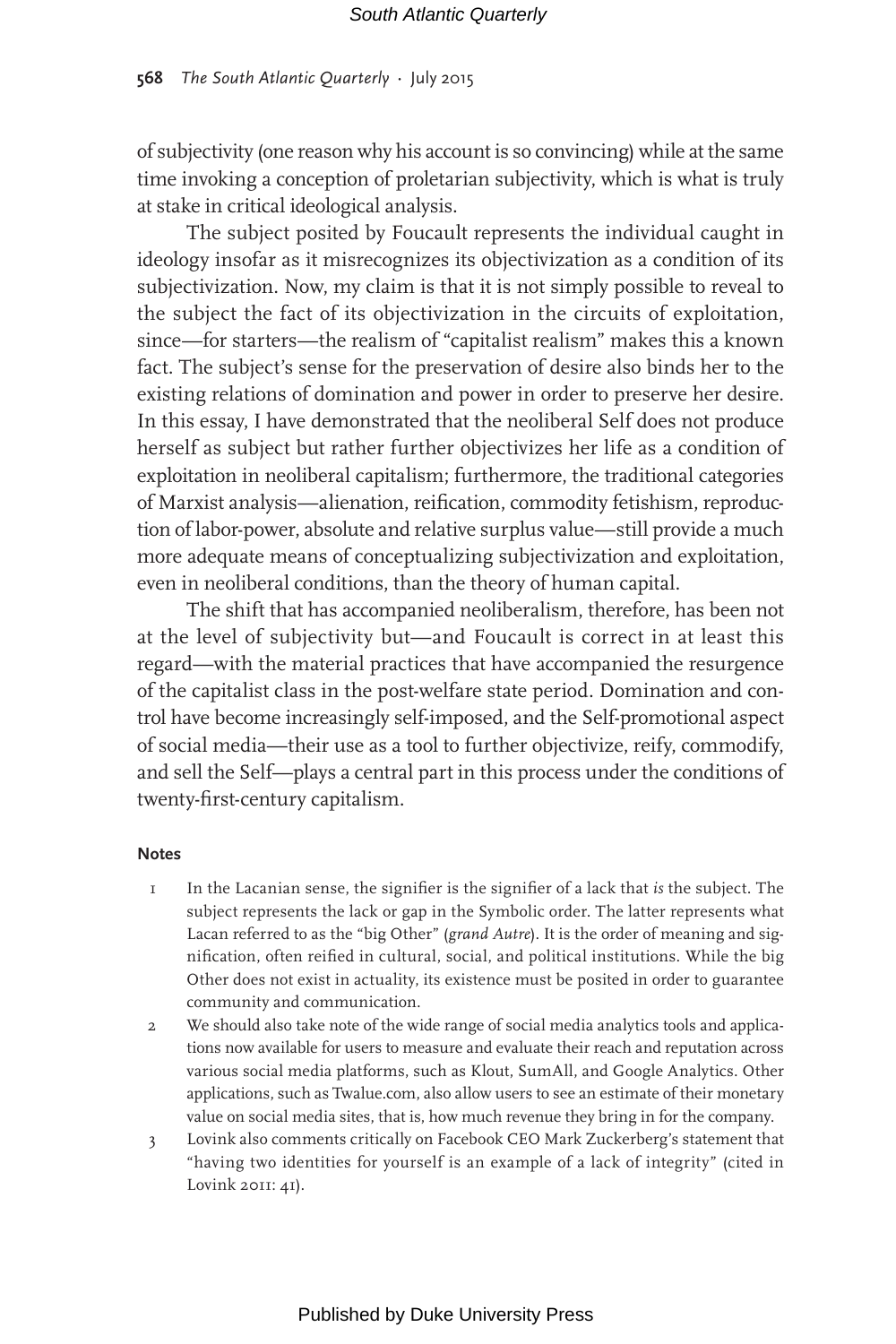#### South Atlantic Quarterly

- 4 The Marxist argument here should also note the extension of absolute surplus value as mechanisms emerge to draw out relative surplus value.
- 5 The online application twalue.com measures the value of one's Twitter account. Users have the option of posting this to their Twitter feed. This can have the effect of either helping to sell the Self (i.e., "this is what I'm worth") or encouraging competition between users to amass more followers and to create more posts; all the while, the profit generated continues to be alienated from the prosumer. Klout.com also allows users to measure the degree of impact that they have across various social media platforms.
- 6 "[T]he value of labor-power is the value of the means of subsistence necessary for the maintenance of its owner" (Marx 1990: 274).
- 7 Therefore, as David Harvey (2010: 102) explains, the laborer as subject of exchange still exists within the cycle, C-M-C (commodity—money—commodity), whereas for the capitalist, the cycle is that of M-C-M<sup>1</sup> (money—commodity—M<sup>1</sup>=M+ $\Delta$ M, where ΔM is surplus value).
- 8 Harvey (2010: 103) also notes the fact that "needs" are historical, dependent upon the history of class struggle.

#### **References**

- Andrejevic, Mark. 2013. "Estranged Free Labor." In *Digital Labor: The Internet as Playground and Factory*, edited by Trebor Scholz, 149–64. New York: Routledge.
- Cohen, Nicole S. 2008. "The Valorization of Surveillance: Towards a Political Economy of Facebook." *Democratic Communiqué* 22, no. 1: 5–22.
- Crary, Jonathan. 2013. *24/7: Late Capitalism and the Ends of Sleep*. New York: Verso.
- Dean, Jodi. 2002. *Publicity's Secret: How Technoculture Capitalizes on Democracy*. Ithaca, NY: Cornell University Press.
- Dean, Jodi. 2009. *Democracy and Other Neoliberal Fantasies*. Durham, NC: Duke University Press.
- Dean, Jodi. 2010. *Blog Theory: Feedback and Capture in the Circuits of Drive*. Malden, MA: Polity.
- Dilts, Andrew. 2011. "From 'Entrepreneur of the Self' to 'Care of the Self': Neoliberal Governmentality and Foucault's Ethics." *Foucault Studies* 12: 130–46.
- Dyer-Witheford, Nick. 1999. *Cyber-Marx: Cycles and Circuits of Struggle in High-Technology Capitalism*. Urbana: University of Illinois Press.
- Federici, Silvia. 2014. "From Commoning to Debt: Financialization, Microcredit, and the Changing Architecture of Capital Accumulation." *South Atlantic Quarterly* 113, no. 2: 231–44.
- Feher, Michel. 2009. "Self-Appreciation; or, the Aspirations of Human Capital." *Public Culture* 21, no. 1: 21–42.
- Fisher, Mark. 2009. *Capitalist Realism: Is There No Alternative?* Winchester, UK: Zero Books.
- Flisfeder, Matthew. 2014. "Enjoying Social Media." In *Žižek and Media Studies: A Reader*, edited by Matthew Flisfeder and Louis-Paul Willis, 229–40. New York: Palgrave Macmillan.
- Foucault, Michel. 1990. *The History of Sexuality, Volume I: An Introduction*. Translated by Robert Hurley. New York: Vintage.
- Foucault, Michel. 2008. *The Birth of Biopolitics: Lectures at the Collège de France, 1978–1979*. Edited by Michel Senellart. Translated by Graham Burchell. New York: Picador.